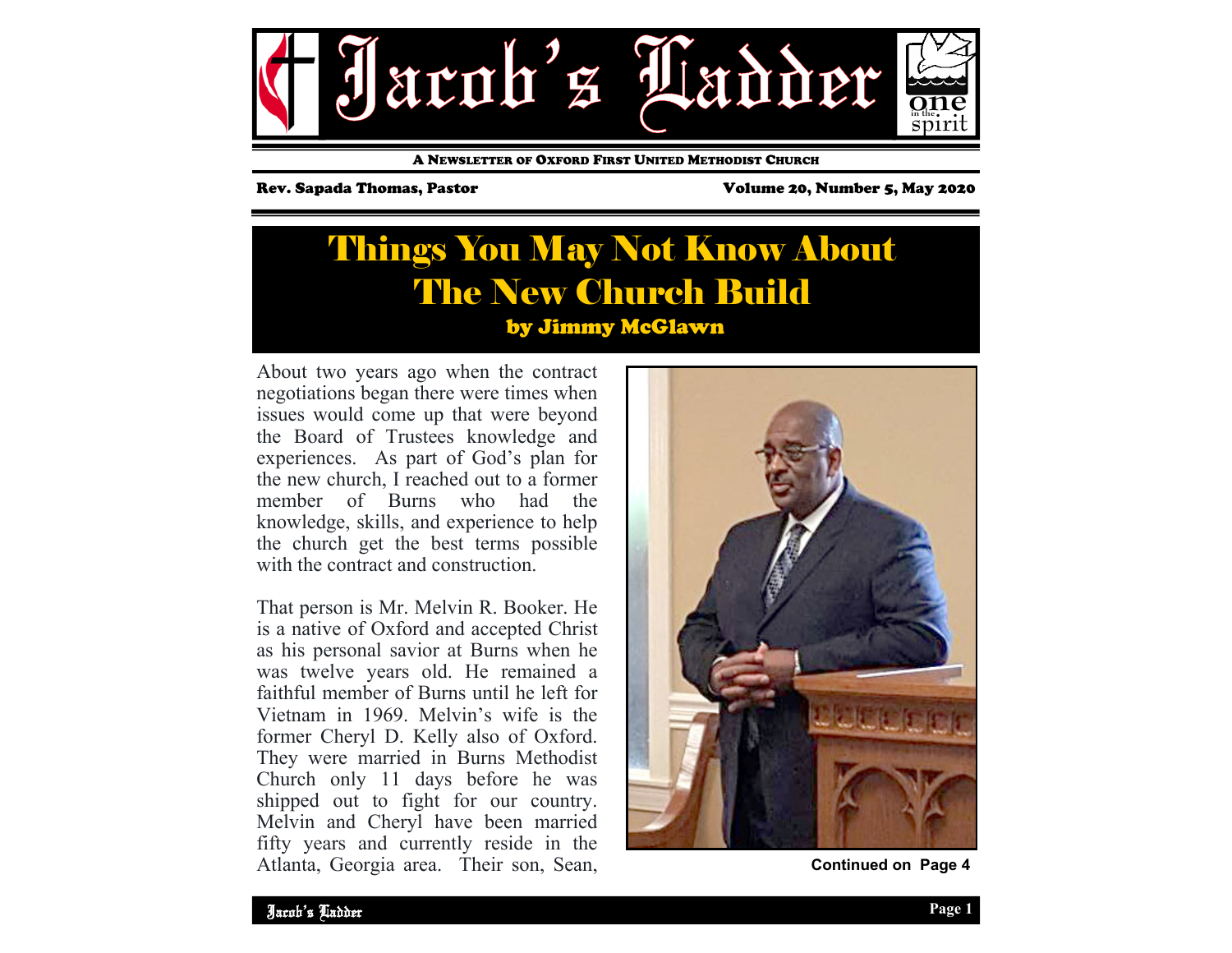

## **Meeting Jesus Under "Unusual Circumstances"**

Luke shares a story in his gospel chapter 24:13-35 of two men walking to Emmaus after Jesus' resurrection who were sad because Jesus was crucified, died, and they thought he had not risen from the grave (like he said he would). The two men on the Road to Emmaus were in "Unusual Circumstances." Luke reports that while these men were walking and talking, Jesus showed up and began walking with them but "they were kept from recognizing him". Jesus shared the stories of the prophets and his own story, and the men still did not recognize Jesus. However, at the end of their journey, they were very intrigued by Jesus and invited him into their house. He broke bread with them; and then their "eyes were opened. At that point, they recognized Jesus. Hummmm…they knew the story of Jesus…experienced his resurrections… walked with him?? But it was not until they invited him into their homes and spent time with him that they really knew who he was. Interesting!!!!!

So, what is our Relevant Word in this story? Due to Covid-19, our worlds have been turned upside down, particularly when it comes to our church building.<br>We now live in "Unusual"  $We now live in$ Circumstances." We do not gather to worship, fellowship, study, or eat together (physically). We have been forced to utilize technology to stay connected. But the more beautiful thing to our story is that we allow it. We now have the opportunity to intentionally invite Jesus into our homes (just as the men). I believe that some of us are in the same situation as these two men were; we know the story of Jesus, we



the opportunity to invite Jesus in our read the Scriptures, even walk with Jesus from time to time, but we still do not know who Jesus really is. We have homes every week now due to Covid-19 so Jesus can reveal himself to us. This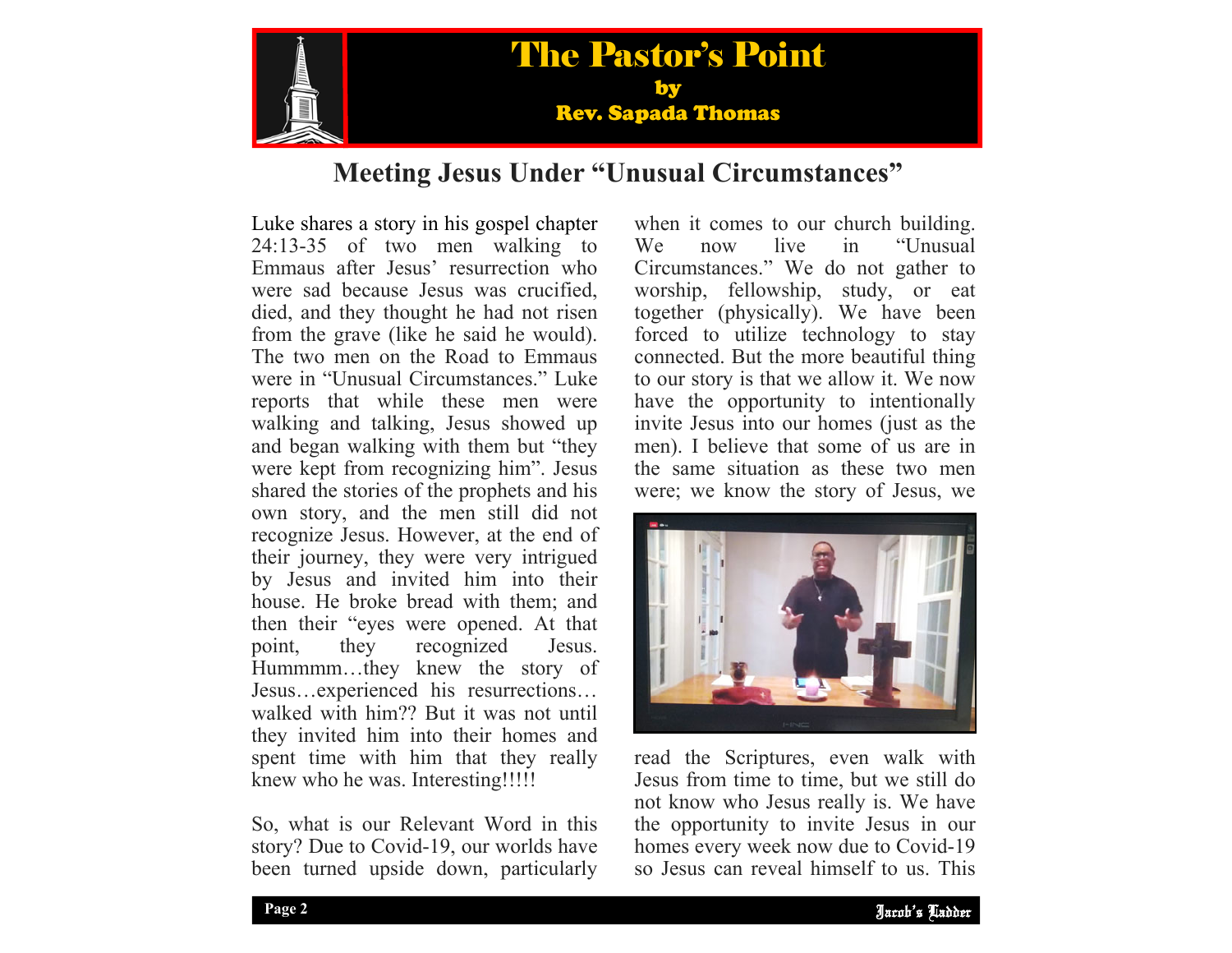can occur through intentional daily prayer, reading the Bible, meditating and reflecting on God's grace in our lives, etc. So how are we using this opportunity for Jesus to reveal himself<br>to us under these "Unusual to us under these "Unusual Circumstances"?

**The Point:** Truly getting to know Jesus does not occur in a church building, rather Jesus reveals himself to us when we spend daily time with him in the privacy of our homes. This is our true "One on One" time with Jesus.



# **Words of Comfort in Times Like These**

### God is our refuge and strength, a very present help in time of trouble. Therefore we will not fear…  $-$ PSALM 46:1-2

The emerging situation with the COVID-19 coronavirus and the many news reports around us are creating anxiety and worry for the future and our well-being. In times like these, it is especially important to remember God's promise to be with us. He who made us, and gave his own Son for the salvation of the world, will not leave his children in this time of need.

He is with us as he invites our prayers. Prayer is not a last resort, but a loving promise from our Lord that he will hear us. Please join us in praying for those suffering from the coronavirus, those caring for the ill, those seeking a vaccine, and all others who serve in these times. Pray for those experiencing anxiety. And please know that we are praying for each of you.

There will be many inconveniences, challenges, and frustrations in times like these. God grant us a spirit to see these as avenues of service to others. God is at work in each of us. *[He] is our refuge and strength…therefore we will not fear.*